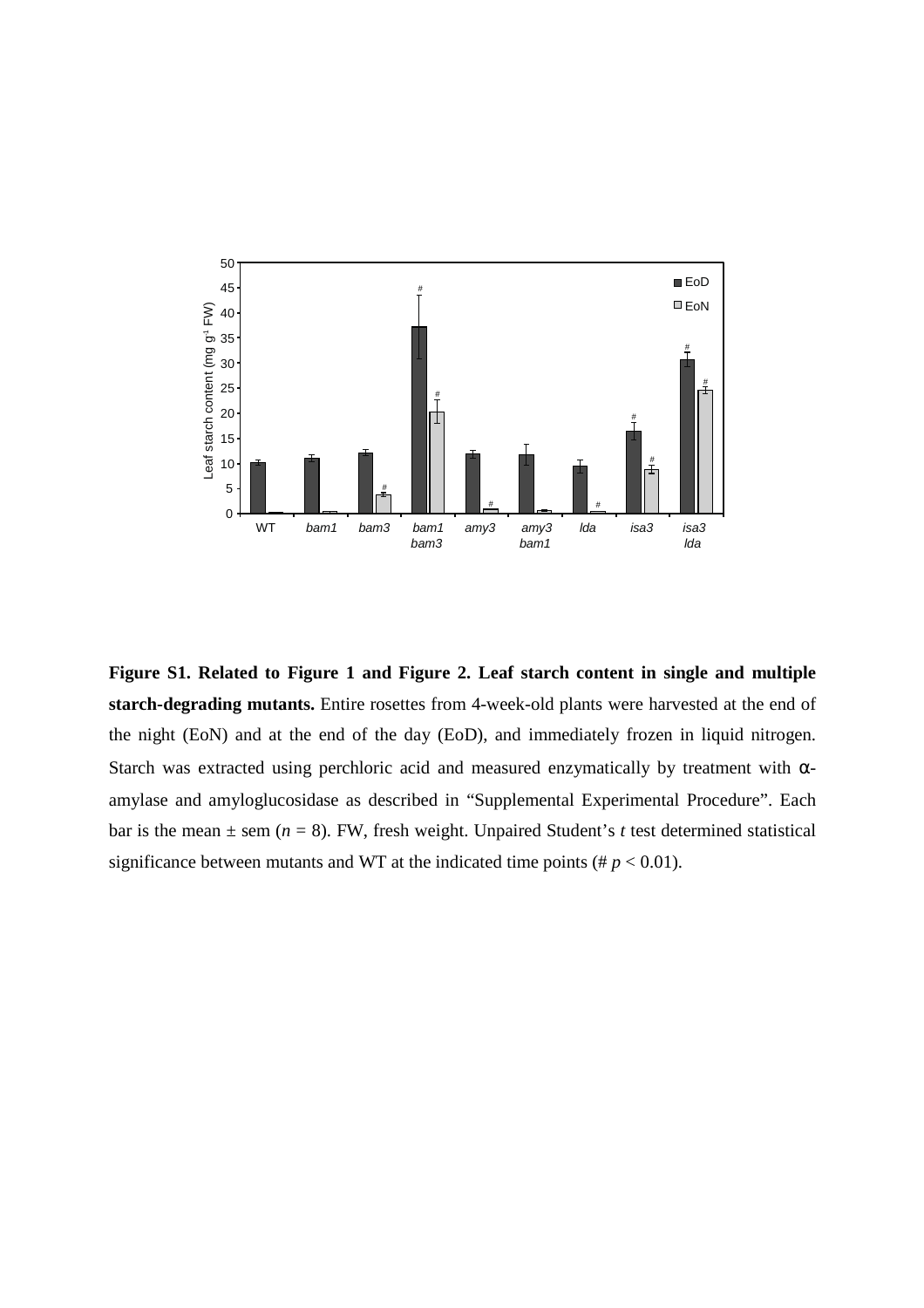

**Figure S2. Related to Figure 3. Stomatal function in** *bam1* **and** *bam3* **mutants.** (A and D) Stomatal aperture of WT, *bam1* and *bam3* mutant plants during the 12 h light phase, as determined by light microscopy and digital image processing. Each value is the mean of four biological replicates  $\pm$  sem of more than 100 individual stomata. Similar results were obtained in two other independent experiments. Unpaired Student's *t* test determined statistical significance between the indicated comparisons ( $p < 0.01$ ; n.s. not significant). (B and E; C and F) Single leaf measurements of WT, *bam1* and *bam3* stomatal conductance  $g_s$  (B and E) and CO<sub>2</sub> assimilation (C and F) under 150 µmol m<sup>-2</sup> s<sup>-1</sup> of white light. Shown is the mean  $\pm$  sem of a representative experiment ( $n \ge 5$ ). WT control shown in (B) is the same as in Figure 3B. (G) Single leaf measurements of *amy3bam1*  $CO_2$  assimilation. Shown is the mean  $\pm$  sem of a representative experiment ( $n \ge 5$ ). WT control measurement is the same as shown in (C). (H) Representative pictures of 3-week-old plants grown under 120  $\mu$ mol m<sup>-2</sup> s<sup>-1</sup> of light.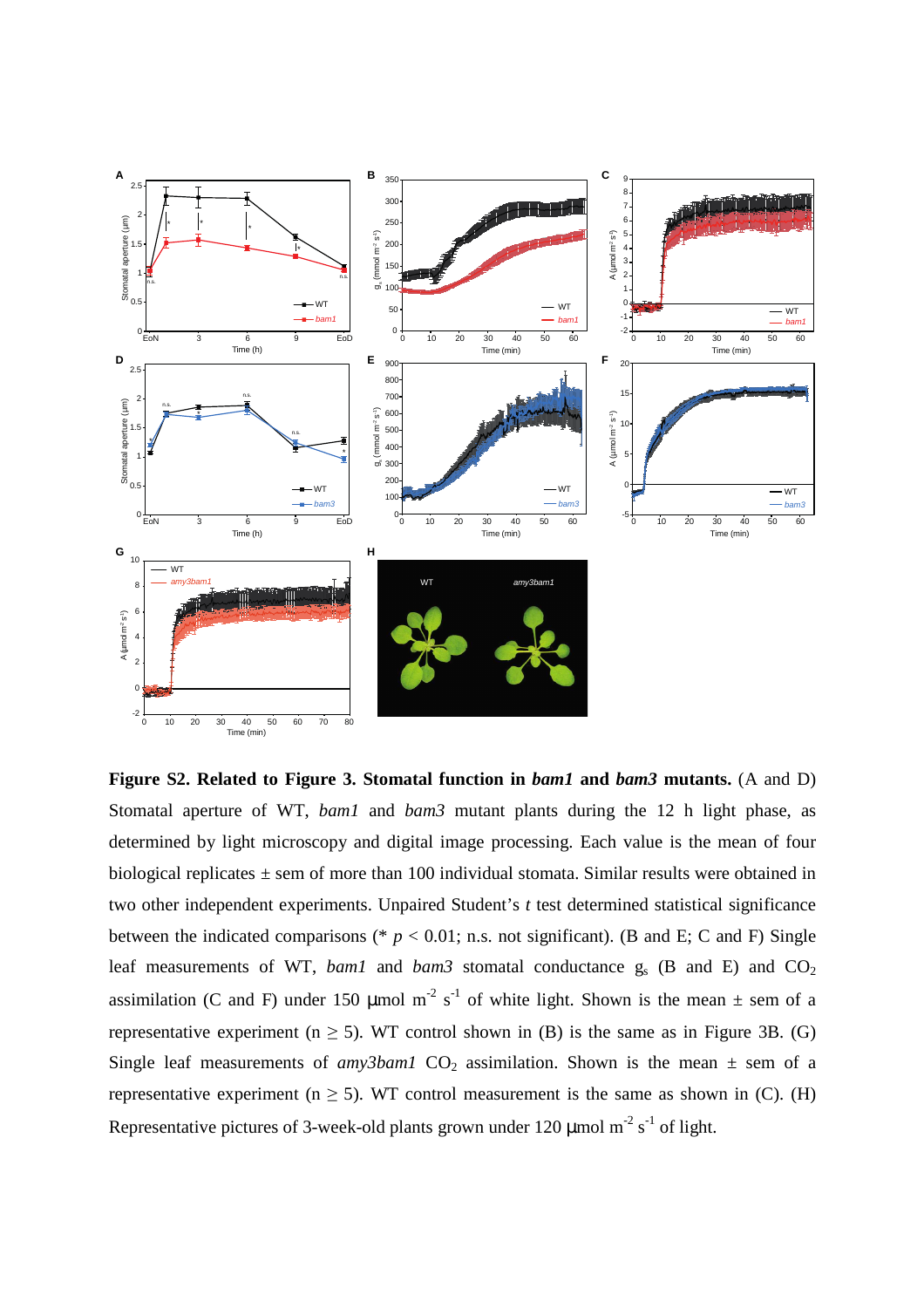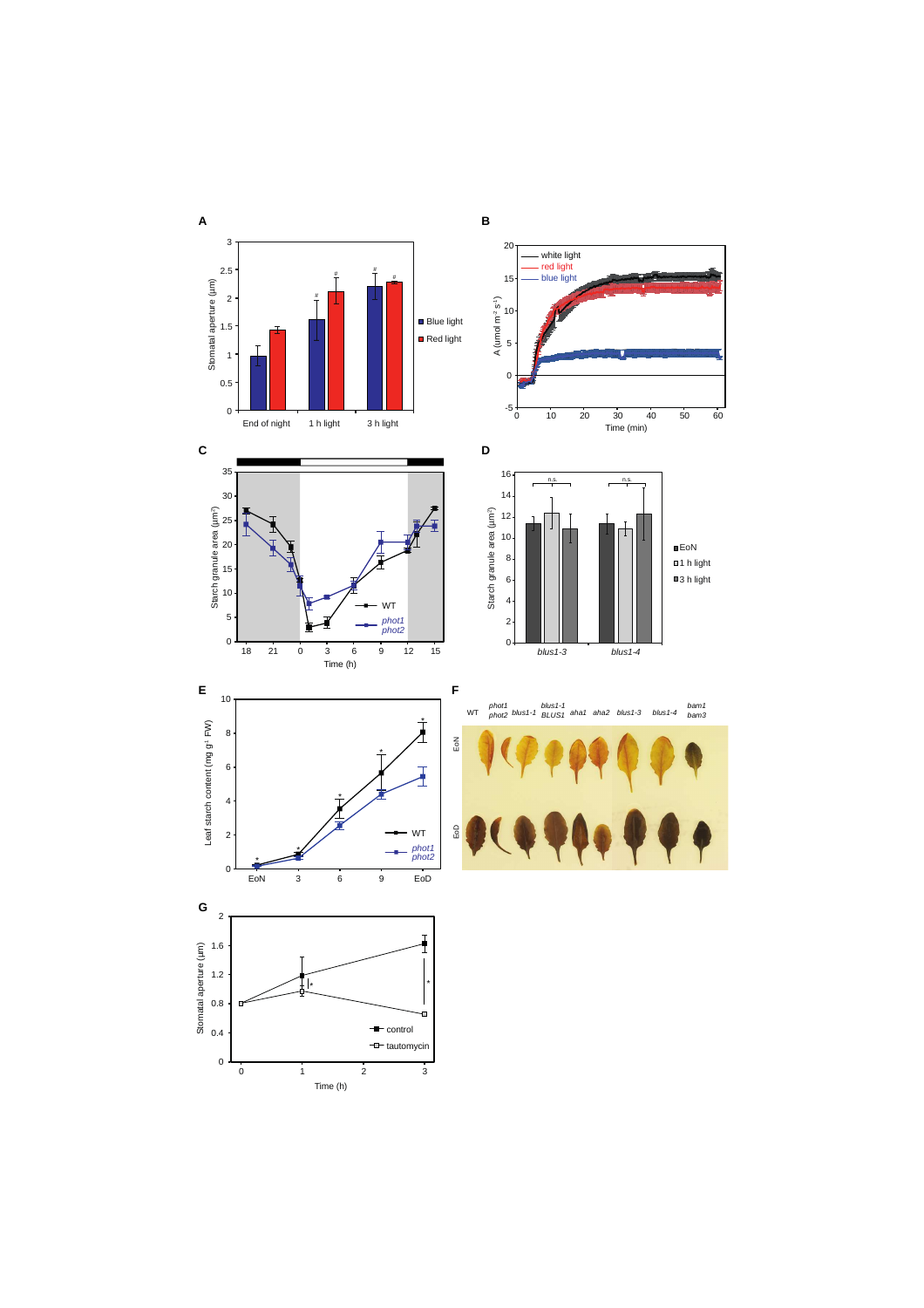Figure S3. Related to Figure 4. (A and B) Effect of blue and red light on stomatal function in WT. (A) WT plants were illuminated with blue light (75 µmol  $m^{-2}$  sec<sup>-1</sup>) or red light (300 µmol  $m<sup>-2</sup> sec<sup>-1</sup>$ ), after the end of the dark period. Stomatal aperture was determined at the indicated time points. Each value represents mean  $\pm$  sem of at least 200 stomata from 2 independent experiments. EoN  $=$  End of night. Unpaired Student's  $t$  test determined statistical significance between EoN and 1 h and 3 h light (#  $p < 0.01$ ). (B) Single leaf measurements of  $CO<sub>2</sub>$ assimilation in WT under white light (400 µmol  $m<sup>-2</sup> sec<sup>-1</sup>$ ), red light (300 µmol  $m<sup>-2</sup> sec<sup>-1</sup>$ ) or blue light (75 µmol m<sup>-2</sup> s<sup>-1</sup>). Shown is the mean  $\pm$  sem of a representative experiment (n  $\geq$  5). (C-F) Mutation of components of the guard cell blue light signal transduction cascade does not affect starch metabolism in the leaves. (C) Starch content in *phot1phot2* guard cells of intact leaves over the diurnal cycle (12-h light/12-h dark) under uniform illumination of 150  $\mu$ mol m<sup>-2</sup> sec<sup>-1</sup>. For comparison, starch content in WT guard cells from Figure 1B is also shown. Each point is the mean  $\pm$  sem of at least three independent experiments with more than 110 imaged guard cells. (D) Guard cell starch content of intact leaves in the two mutant alleles *blus1-3* and *blus1-4* at the end of the night and after 1 h and 3 h of illumination. Each point is the mean  $\pm$  sem of at least three independent experiments with more than 100 imaged guard cells. n.s. = no significant differences as determined by unpaired Student's *t* test. (E) Leaf starch content of WT and *phot1phot2* mutant plants. Entire rosettes from 4-week-old plants were harvested at the indicated time points. Starch was measured enzymatically by treatment with  $\alpha$ -amylase and amyloglucosidase as described in "Supplemental Experimental Procedure". Each point is the mean  $\pm$  sem ( $n = 8$ ). FW, fresh weight. Unpaired Student's t test determined statistical significance between the indicated comparisons ( $p < 0.01$ ). (F) Photographs of iodine-stained leaves of WT and several mutants of the blue light signaling cascade harvested at the end of the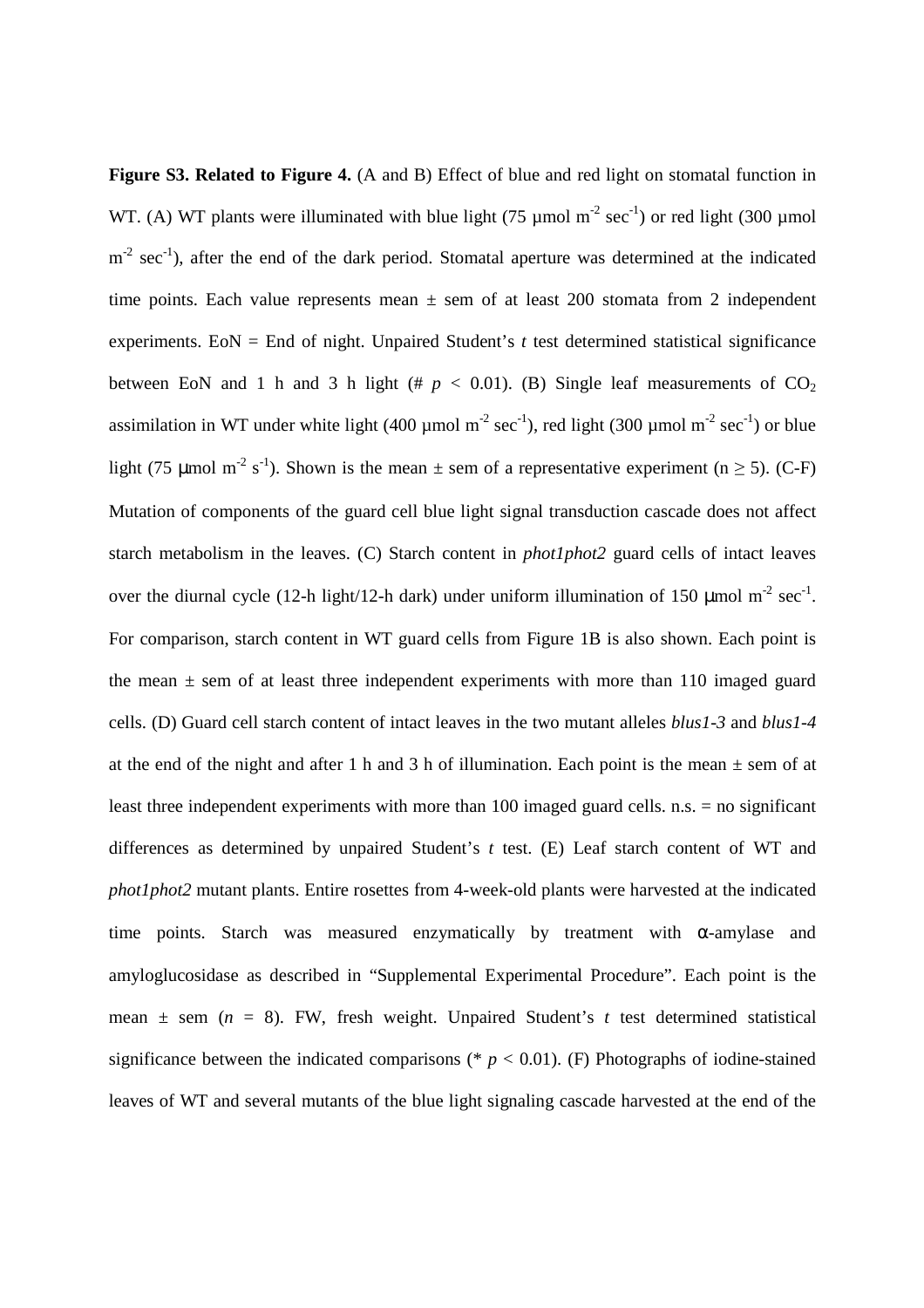day (EoD) and at the end of the night (EoN) after four weeks of growth. The starch excess phenotype of *bam1bam3* is shown for comparison. (G) Tautomycin inhibits stomatal opening in WT guard cells. Stomatal aperture in epidermal peels from WT treated for 1 h and 3 h with or without 2.5  $\mu$ M tautomycin in opening buffer containing 50 mM KCl. Dark-adapted peels were illuminated with 10 µmol m<sup>-2</sup> sec<sup>-1</sup> blue light superimposed on 50 µmol m<sup>-2</sup> sec<sup>-1</sup> red light. Each value is mean  $\pm$  sem from two independent experiments with more than 100 guard cells analyzed. Unpaired Student's *t* test determined statistical significance between the indicated comparisons (\*  $p < 0.01$ ).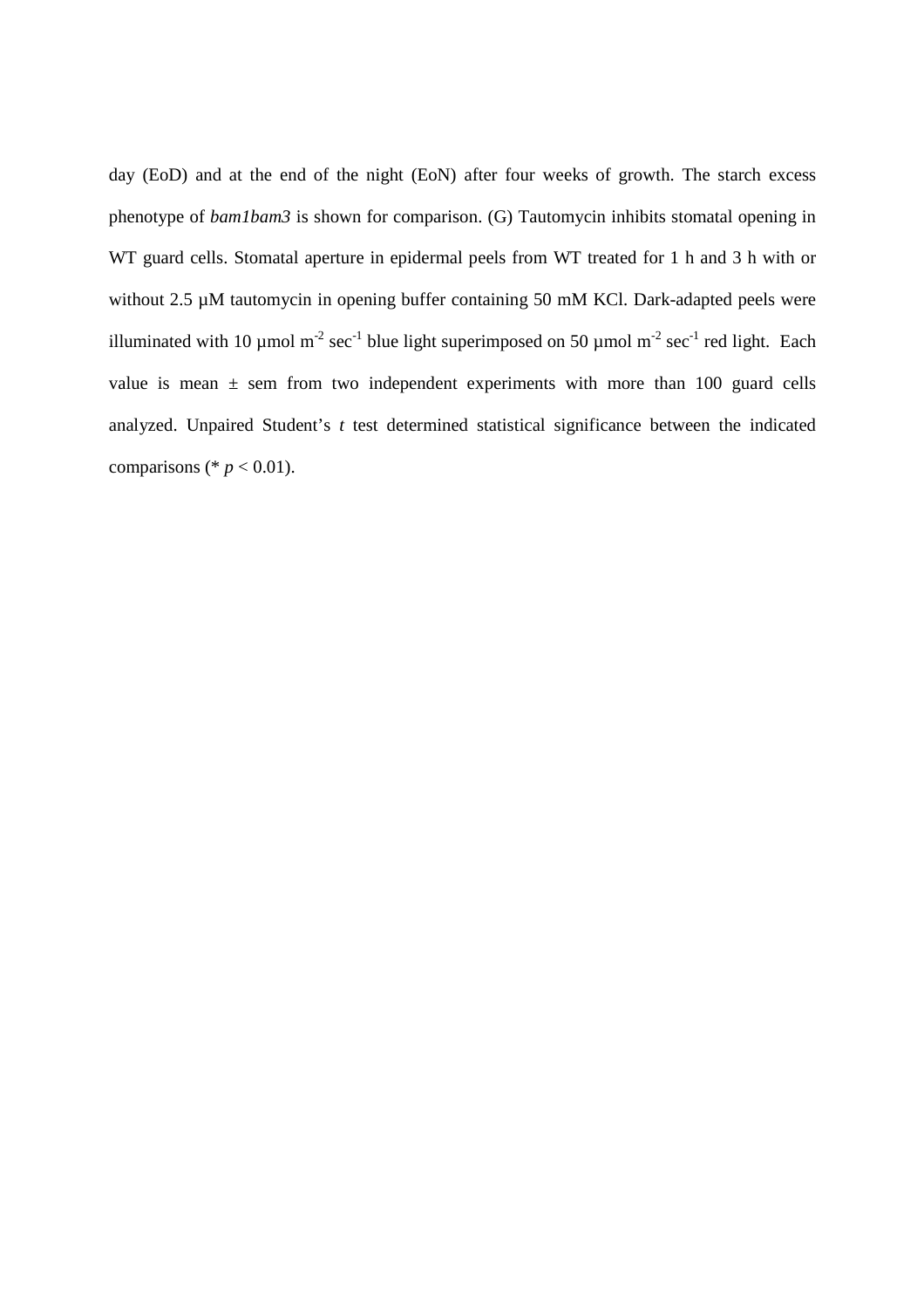## **SUPPLEMENTAL EXPERIMENTAL PROCEDURES**

#### **Plant growth conditions**

If not stated otherwise, experiments were performed with 4-week-old, non-flowering *Arabidopsis thaliana* plants grown in soil in a controlled climate chamber (KKD Hiross, CLITEC Boulaguiem, Root, Switzerland). The temperature was kept constant at 23°C with a relative humidity of 45% under a 12-h light/12-h dark cycle and the plants were illuminated with a combination of white light (Osram Biolux) and purple light (Osram Fluora) with a total photon fluence rate of 150  $\mu$ mol m<sup>-2</sup> sec<sup>-1</sup>. Alternatively, plants were grown in a reach in climate chamber with light-emitting diode (LED) light sources for experiments with defined light compositions (Fytoscope FS130, Photon Systems Instruments, Drasov, Czech Republic).

The two null alleles *bam1* (SALK\_039895) and *amy3-2* (SAIL\_613\_D12) were used to generate the double mutant *amy3bam1*. All the other single and multiple mutants used in this study were described previously: *pgm-1* (CS210) [S1], *bam1* (SALK\_039895), *bam3* (CS92461) and *bam1bam3* [S2], *amy3-2* (SAIL\_613\_D12) [S3], *lda-2* (SALK\_060765), *isa3-2* (GABI\_280G10) and *isa3-2lda-2* [S4], *phot1-5phot2-1* [S5], *blus1-1*, *blus1-3* (SALK\_000221) and *blus1-4* (GABI\_222H02) [S6], *aha1-8* (Salk\_118350C) and *aha2-5* (Salk\_022010) [S7].

# **Guard cell starch quantification**

Epidermal peels were manually prepared from leaf number 6 at the indicated time points and immediately fixed in 50% (v/v) methanol, 10% (v/v) acetic acid. Alternatively, leaf number 6 from eight different plants were blended for 30 sec in water using an Omni Mixer (Sorvall). Epidermal peels were collected with a 200 µm mesh (Sefar), incubated floating on 1 ml of basal reaction buffer (5 mM MES-bistrispropane, pH  $6.5$ , 50 mM KCl and 0.1 mM CaCl<sub>2</sub>) and kept in the dark for 1 h. The peels were subsequently illuminated for 3 h with 10  $\mu$ mol m<sup>-2</sup> sec<sup>-1</sup> blue light superimposed on 50 µmol m<sup>-2</sup> sec<sup>-1</sup> red light in the presence or absence of 10 µM fusicoccin (Sigma) or 2.5 µM tautomycin (Enzo Life Science). After the incubation period, peels were fixed in 50% (v/v) methanol, 10% (v/v) acetic acid. Starch granules were stained with a pseudo-schiff propidium iodide (PS-PI) staining [S8]. Briefly, epidermal peels were treated with 1% periodic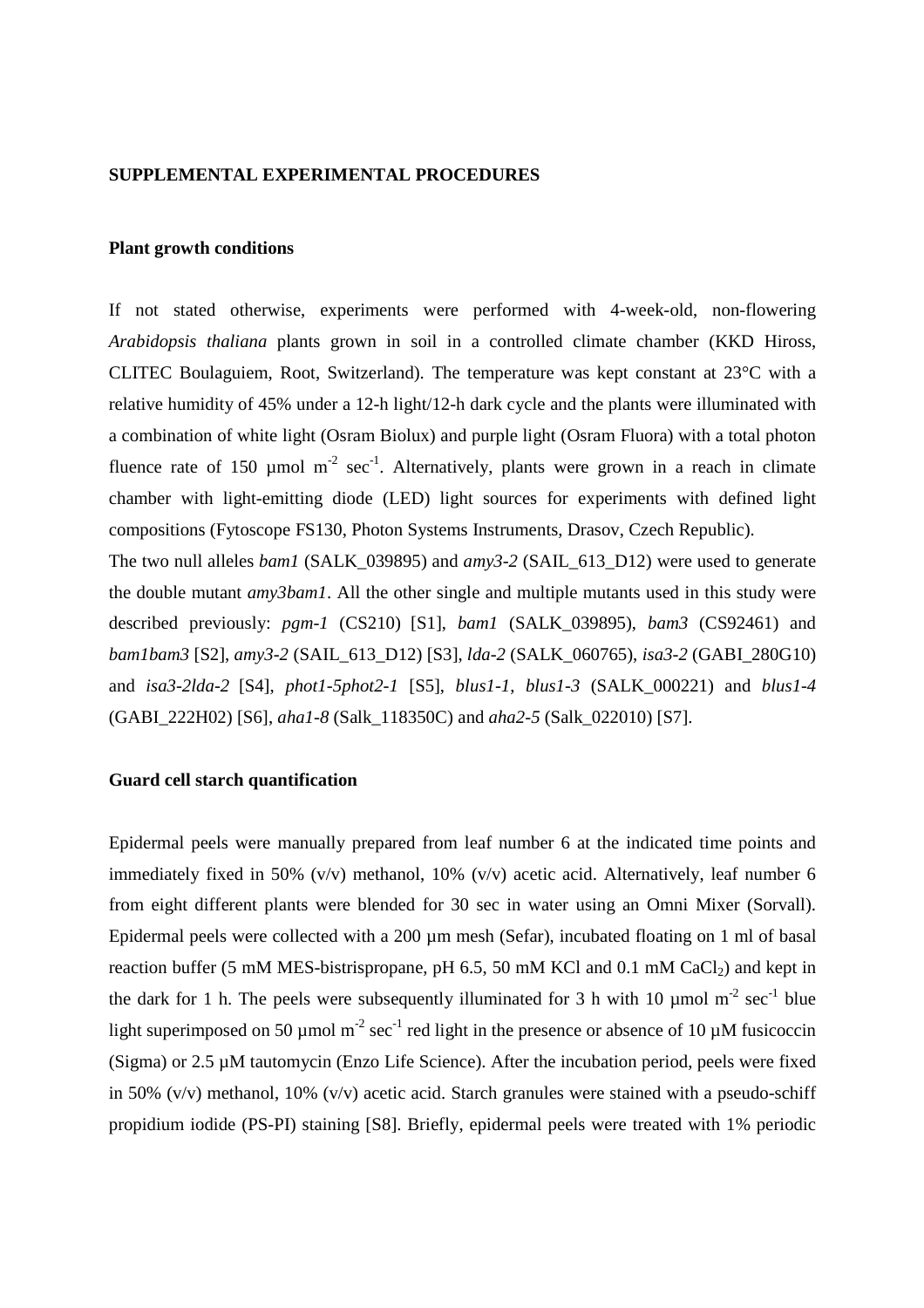acid to oxidize the hydroxyl groups of the glucose units to aldehyde and keton groups. After rinsing with water, samples were stained with Schiff reagent (100 mM sodium metabisulphite, 0.15 N HCl) and propidium iodide (0.1 mg ml<sup>-1</sup> (w/v) final concentration). Peels were destained in water and transferred into chloral hydrate solution on microscopy slides. After incubation in the dark for 12 h, samples were fixed using Hoyers solution. Microscopy was performed with a Leica TCS SP5 confocal laser scanning microscope (Leica Microsystems). The excitation wavelength was 488 nm and the emission was collected between 610 to 640 nm. Starch granule area was measured using ImageJ version 1.45s (NIH USA, http://rsbweb.nih.gov/ij/).

## **Stomatal aperture**

For stomatal aperture measurement, leaf number 6 was fixed to an adhesive tape at the indicated time points. The adaxial epidermis and mesophyll layers were gently removed with a razor blade, leaving only the abaxial epidermis sticking to the tape. The cell layer was washed with 10 mM MES-KOH pH 6.15 and stomata were imaged immediately.

Alternatively, epidermal peels from leaves blended for 30 sec in water with an Omni Mixer (Sorvall) were transferred on microscopy slides at the indicated time points after treatment with or without 10 µM fusicoccin or 2.5 µM tautomycin and immediately imaged. All images were acquired with an inverted microscope (Nikon Eclipse TS100) at 40x magnification. Stomatal aperture was measured from light microscopy pictures using ImageJ. Around 16 pictures per replicate were taken and more than 100 stomatal apertures were measured per time point.

# **Guard cell specific gene silencing**

For guard cell specific gene silencing of *BAM1*, the microRNA 173 target site was added upstream of the first 300 bp of the BAM1 coding sequence by PCR amplification, producing a microRNA induced gene silencing (MIGS) construct [S9]. The miR173\_ts\_BAM1 construct was sub-cloned into the pFL30 vector containing the guard cell specific promoter of *CYP86A2* [S10]. The resulting pDH12 construct was transformed into *Arabidopsis thaliana* ecotype Col-0 followed by the selection of independent, stable lines. For primer sequences see Table S1.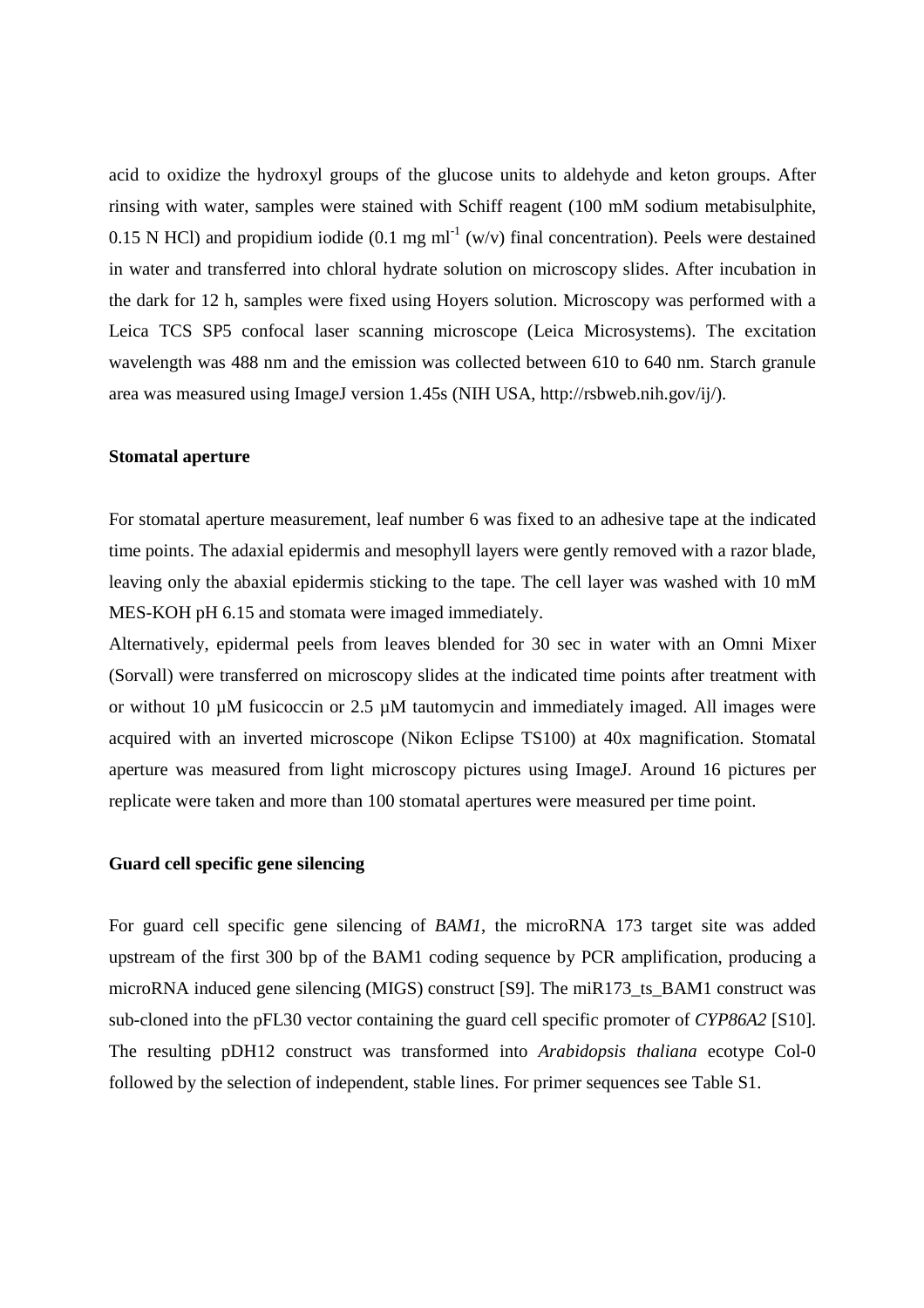### **RNA extraction from epidermal peels and real time qPCR analysis**

Fully developed leaves from 12 plants per biological replicate (3 replicates per genotype) were harvested at the end of the night and blended in water for 1.5 min with an Omni Mixer (Sorvall). The homogenate was passed through a 200  $\mu$ m mesh and the retained epidermal peels were carefully rinsed. Subsequently, the epidermal peels were incubated for 1 h with 50 ml of a cellulysin cellulose enzymatic solution (0.7% cellulysin cellulase from *Trichoderma viride*, Calbiochem, 0.1% (w/v) polyvinylpyrrolidone 40000, 0.25% (w/v) BSA fraction V, 0.5 mM ascorbic acid) in basic solution as described previously [S11] to digest the cell wall of the epidermal cells. At the end of the digestion step, additional 30 ml of basic solution was added to the mixture, and peels with guard cells as the only intact cell type were collected in a 200 µm mesh. Viability of guard cells was confirmed with the fluorescin diacetate (FDA) staining. The collected material was subsequently frozen in liquid nitrogen and grinded in a mortar. For comparison, 100 mg of leaf tissue from the same plant population was harvested and grinded in liquid nitrogen. RNA isolation was performed with 100 mg of tissue using the RNeasy Plant Mini Kit (Qiagen) according to manufacturers's instructions. RNA was quantified with a NanoDrop ND-1000 spectrophotometer (Thermo Scientific) and the integrity of the isolated RNA was visualized on an agarose gel. 1 µg of total RNA of each sample was used to produce cDNA using the M-MLV reverse transcriptase and oligo(dT) primers (Promega). Quantitative PCR was performed using the SYBR green master mix (Applied Biosystems) with the 7500 Fast Real-Time PCR System (Applied Biosystems). Reactions were run in triplicate with three different cDNA preparations, and the iQ5 Optical System Software (Applied Biosystems) was used to determine the threshold cycle (Ct) when fluorescence significantly increased above background. Gene-specific transcripts were normalized to *Actin2* gene (*ACT2*; At3g18780) and quantified by the ∆Ct method (Ct of gene of interest – Ct of *ACT2* gene). Real-time SYBR green dissociation curves showed one species of amplicon for each primer combination. *KAT1* (*INWARD-RECTIFYING K<sup>+</sup> CHANNEL1*; At5g46240), *CYP86A2* (*CYTOCHROME P450 86A2*; At4g00360) and *MYB60* (*MYB TRANSCRIPTION FACTOR60*; At1g08810) were used as markers for guard cell-specific expression. *RBCS1A* gene (*RuBisCO SMALL SUBUNIT1A*; At1g67090) was only expressed in leaves, indicating minimal or no contamination from leaf RNA in the epidermal peel preparation. The primers for qPCR are listed in Table S1.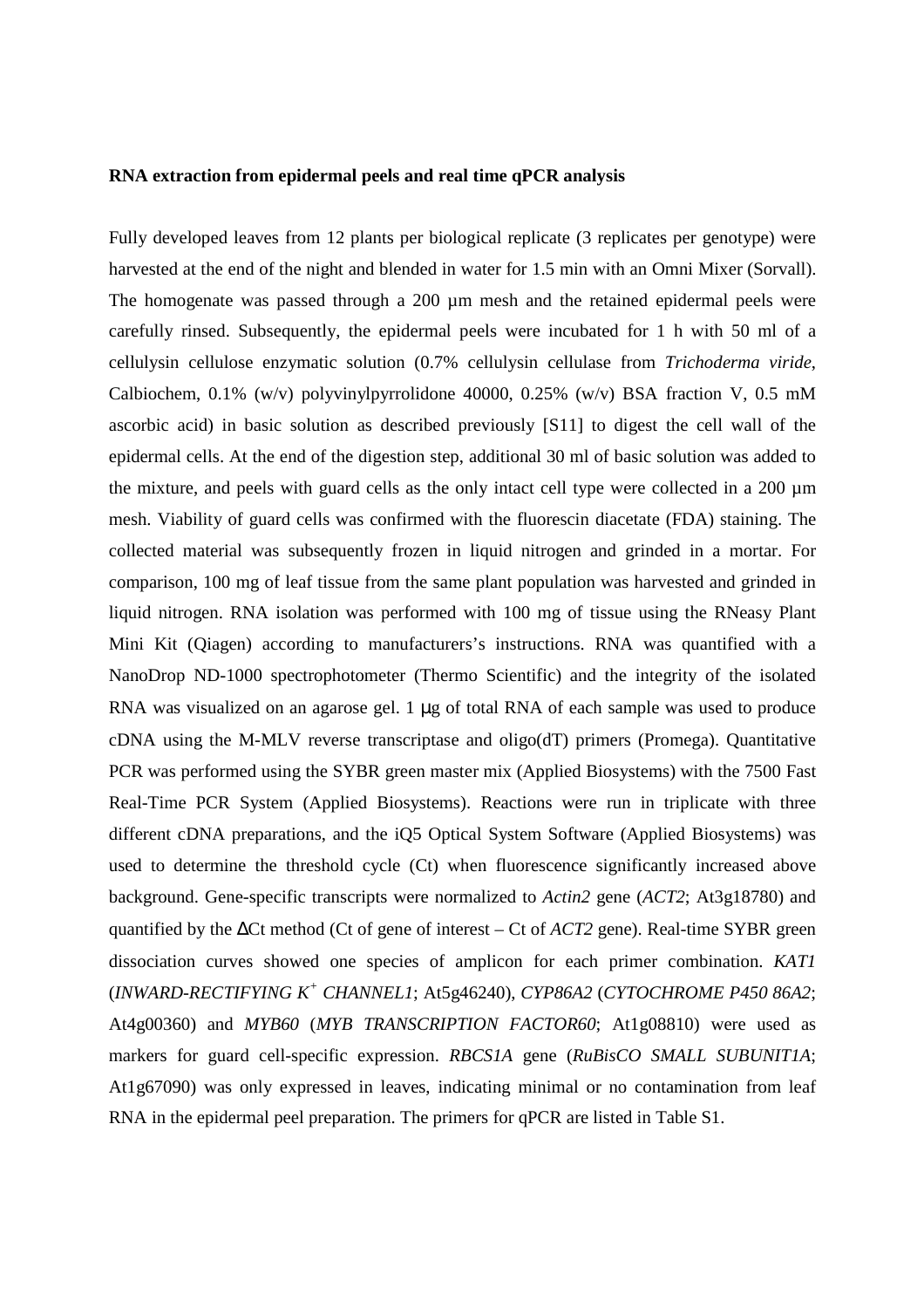## **Mesophyll starch quantification**

Mesophyll starch content was quantified enzymatically as described previously [S12]. Briefly, entire rosettes were harvested at the end of the night and at the end of the day and homogenized in 0.7 M perchloric acid. Insoluble material was pelleted and washed twice in 70% (v/v) ethanol and resuspended in water. Starch was solubilized by boiling at 95°C for 15 minutes and subsequently digested to glucose using  $\alpha$ -amylase (Roche) and amyloglucosidase (Roche) for 2 h at 37°C. The glucose equivalents were determined through an enzymatic reaction using hexokinase (Roche) and glucose-6-phosphate dehydrogenase (Roche), which converts NAD to NADH in an equimolar ratio. The increase in the absorption spectrum at 340 nm specific for NADH was assayed in a spectrophotometer (Synergy H1, BioTek).

For visualization of starch in full rosettes, leaves were harvested at the end of the night and at the end of the day and destained in 80% ( $v/v$ ) ethanol. After ethanol was removed, leaves were extensively rinsed in water and stained with iodine solution (Sigma-Aldrich). Pictures were taken after excess iodine solution was removed in water.

#### **Gas exchange measurements**

Leaf level gas exchange measurements were made on the fully expanded leaf of WT and mutant plants using a CIRAS-1 (PP systems International, Amesbury, Massachusetts, USA) with a Parkinson-type broad leaf cuvette. All measurements were made in the initial 1 h of light. Light was provided by a 600 W LED L4A-S10 lighting system (Heliospectra AB, Goteborg, Sweden). For all measurements, leaf cuvette  $CO_2$  concentration was kept at 400 mmol mol<sup>-1</sup> while vapour pressure deficit (VPDL) was maintained at  $1 \pm 0.05$  kPa using a dew-point generator (Li-840, LI-COR) at a leaf temperature of  $20^{\circ}$ C  $\pm 2^{\circ}$ C and a flow rate of 200 ml min<sup>-1</sup>. Leaves were initially equilibrated in the cuvette in darkness until the leaf had stabilized, about 15 – 30 min. After the reading were stable for at least 5 min, PPFD was applied at 150  $\mu$ mol m<sup>-2</sup> s<sup>-1</sup> white light and measurements of *A*,  $g_s$  and  $C_i$  were recorded every 1 min.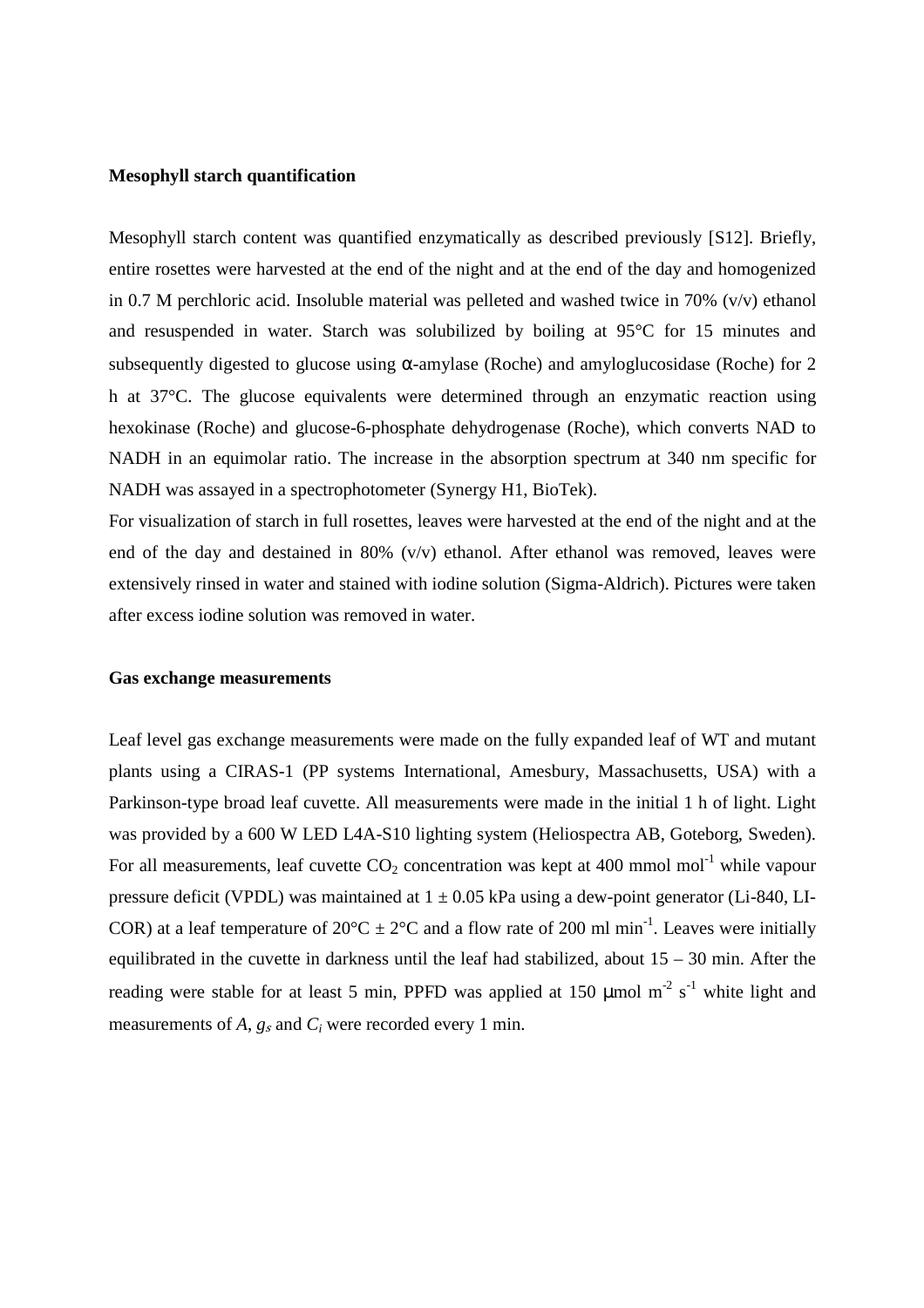## **Oligonucleotides used in this study**

| Oligo ID                                         | Atg gene code | sequence                                |
|--------------------------------------------------|---------------|-----------------------------------------|
| Primers used for qPCR experiments                |               |                                         |
| ACTIN2_fw                                        | AT3G18780     | <b>TGGAATCCACGAGACAACCTA</b>            |
| ACTIN2 rev                                       | AT3G18780     | TTCTGTGAACGATTCCTGGAC                   |
| AMY3 fw                                          | AT1G69830     | <b>TGCTTACATCCTAACTCATCC</b>            |
| AMY3_rev                                         | AT1G69830     | CTCTTGTCTATATTCACCTCACTC                |
| BAM1_fw                                          | At3g23920     | <b>CCATTGTGGAAATCCAAGTG</b>             |
| BAM1_rev                                         | At3g23920     | ACGAGTACTTATCATAGCACTG                  |
| BAM3_fw                                          | At4g17090     | TGATTCTGTGCCTGTCCT                      |
| BAM3_rev                                         | At4g17090     | <b>GAATTTCCGCAATAACTCCTC</b>            |
| CYP86A2_fw                                       | At4g00360     | TGAATTCACCACCAGGACGT                    |
| CYP86A2_rev                                      | At4g00360     | AACCGGCTCGTAATTGTTCTG                   |
| ISA3_fw                                          | AT4G09020     | <b>CTAGCTTTCACTCTCCATGAC</b>            |
| ISA3 rev                                         | AT4G09020     | <b>GACTCGAGGTTTGTGTCAG</b>              |
| KAT1_fw                                          | At5g46240     | TAACGACCACGGGATATGGA                    |
| KAT1_rev                                         | At5g46240     | <b>GAGGTAAGCTGTCAAACCGA</b>             |
| LDA_fw                                           | At5g04360     | <b>CTCAGGGTATTCCATTCTTCCA</b>           |
| LDA_rev                                          | At5g04360     | AAGTCCAGCCTATTGAACCA                    |
| MYB60 fw                                         | At1g08810     | CATGAAGATGGTGATCATGAGG                  |
| MYB60_rev                                        | At1g08810     | TTCCATTTGACCCCCAGTAG                    |
| RBCS1A_fw                                        | At1g67090     | <b>ACTCACCCGGATACTATGATG</b>            |
| RBCS1A_rev                                       | At1g67090     | CACTCTTCCACTTCCTTCAAC                   |
| Primers used for cloning of BAM1 silencing lines |               |                                         |
| miR173 ts-BAM1 fwd                               |               | GTGATTTTTCTCTACAAGCGAAATGGCGCTTAATTTATC |
| BAM1_rev                                         |               | <b>TTTCTTTCCACCAATCCCTCCTTC</b>         |

## **SUPPLEMENTAL REFERENCES**

- S1. Caspar, T., Huber, S.C., and Somerville, C. (1985). Alterations in growth, photosynthesis, and respiration in a starchless mutant of *Arabidopsis thaliana* (L.) deficient in chloroplast phosphoglucomutase activity. Plant Physiol. *79*, 11–17.
- S2. Fulton, D.C., Stettler, M., Mettler, T., Vaughan, C.K., Li, J., Francisco, P., Gil, M., Reinhold, H., Eicke, S., Messerli, G., et al. (2008). Beta-AMYLASE4, a noncatalytic protein required for starch breakdown, acts upstream of three active beta-amylases in Arabidopsis chloroplasts. Plant Cell *20*, 1040–58.